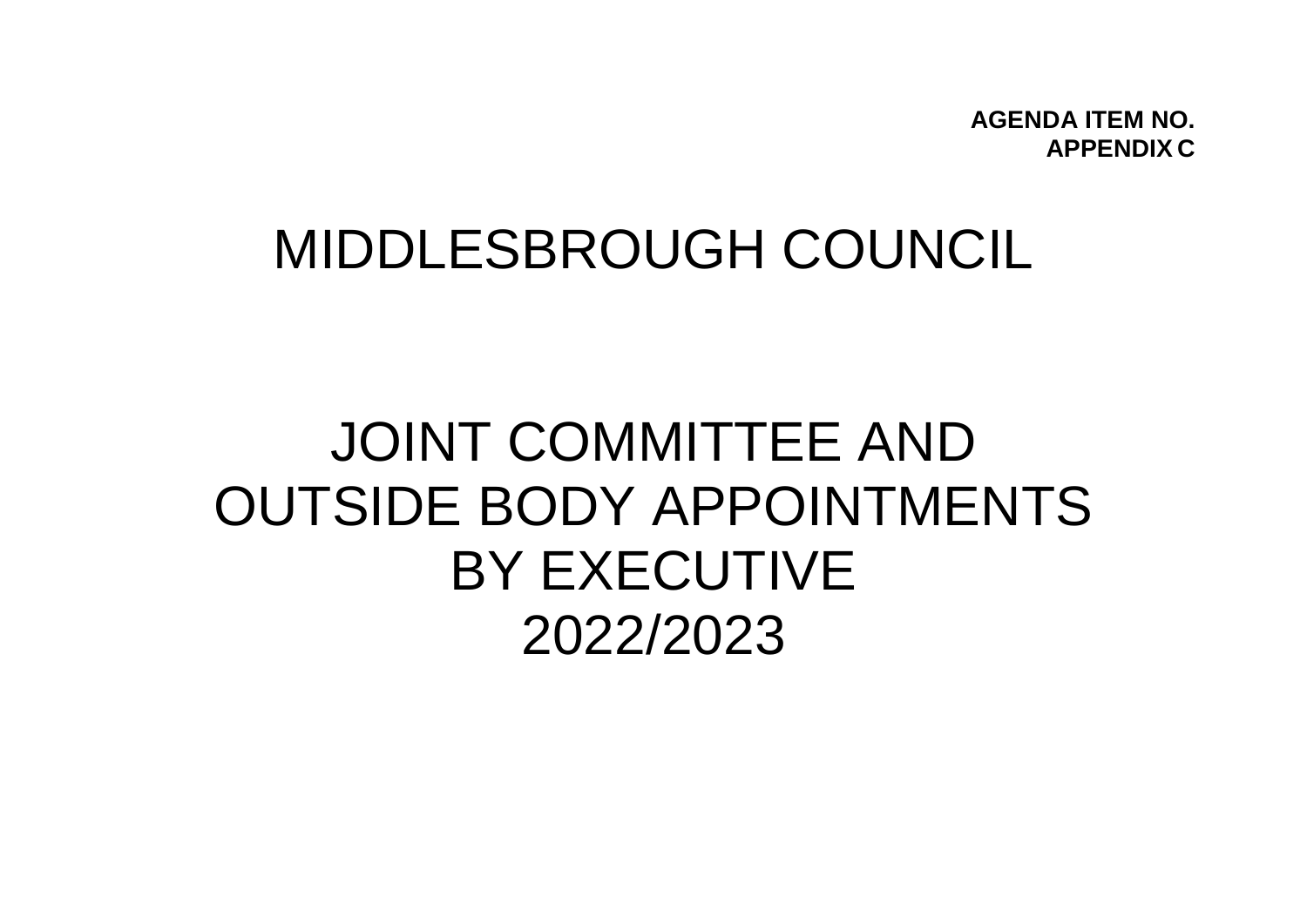| <b>Name of Organisation</b>                              |                                                                                                                                                                                 |                                                                                          |                       |
|----------------------------------------------------------|---------------------------------------------------------------------------------------------------------------------------------------------------------------------------------|------------------------------------------------------------------------------------------|-----------------------|
|                                                          | <b>Purpose of Body</b>                                                                                                                                                          | <b>Representative(s)</b>                                                                 | <b>Term of Office</b> |
| <b>JOINT COMMITTEES</b>                                  |                                                                                                                                                                                 |                                                                                          |                       |
| <b>Executive appoints Executive</b><br><b>Members</b>    |                                                                                                                                                                                 |                                                                                          |                       |
| Joint Archives Committee                                 | Responsibility for the locating, collecting, preserving,<br>processing and promoting the uses of archives and records<br>as defined in the Local Government (Records) Act 1962. | 1 representative:<br>Portfolio Holder                                                    | Annually              |
|                                                          |                                                                                                                                                                                 | Executive Member for Culture and<br><b>Communities: Councillor Hill</b>                  |                       |
|                                                          |                                                                                                                                                                                 | Substitute: Any Executive Member                                                         |                       |
| <b>Emergency Planning Joint</b><br>Committee             | To discharge emergency planning duties on behalf of the four<br>local authorities in the former Cleveland Council area.                                                         | 1 representative:                                                                        | Annually              |
|                                                          |                                                                                                                                                                                 | Portfolio Holder                                                                         |                       |
|                                                          |                                                                                                                                                                                 | <b>Executive Member for Regeneration</b><br><b>Councillor Polano</b>                     |                       |
| <b>Collaborative Procurement</b><br>Sub-Committee (NEPO) | To improve co-ordination, local purchasing with the object of<br>efficient savings in public expenditure for the benefit of all its<br>members.                                 | Executive Member for Finance and<br>Governance - Portfolio Holder                        | Annually              |
|                                                          |                                                                                                                                                                                 | <b>Councillor S Walker</b><br>1 representative:                                          | Annually              |
| North East Culture Partnership<br>- Board (ANEC)         |                                                                                                                                                                                 | <b>Councillor Hill</b>                                                                   |                       |
| <b>Resources and Finish Task</b><br>Group (ANEC)         |                                                                                                                                                                                 | 1 representative:<br><b>Councillor Hill</b>                                              | Annually              |
| <b>Teesside Pension Board</b>                            |                                                                                                                                                                                 | 1 representative: Executive Member for<br>Finance and Governance: Councillor S<br>Walker | Annually              |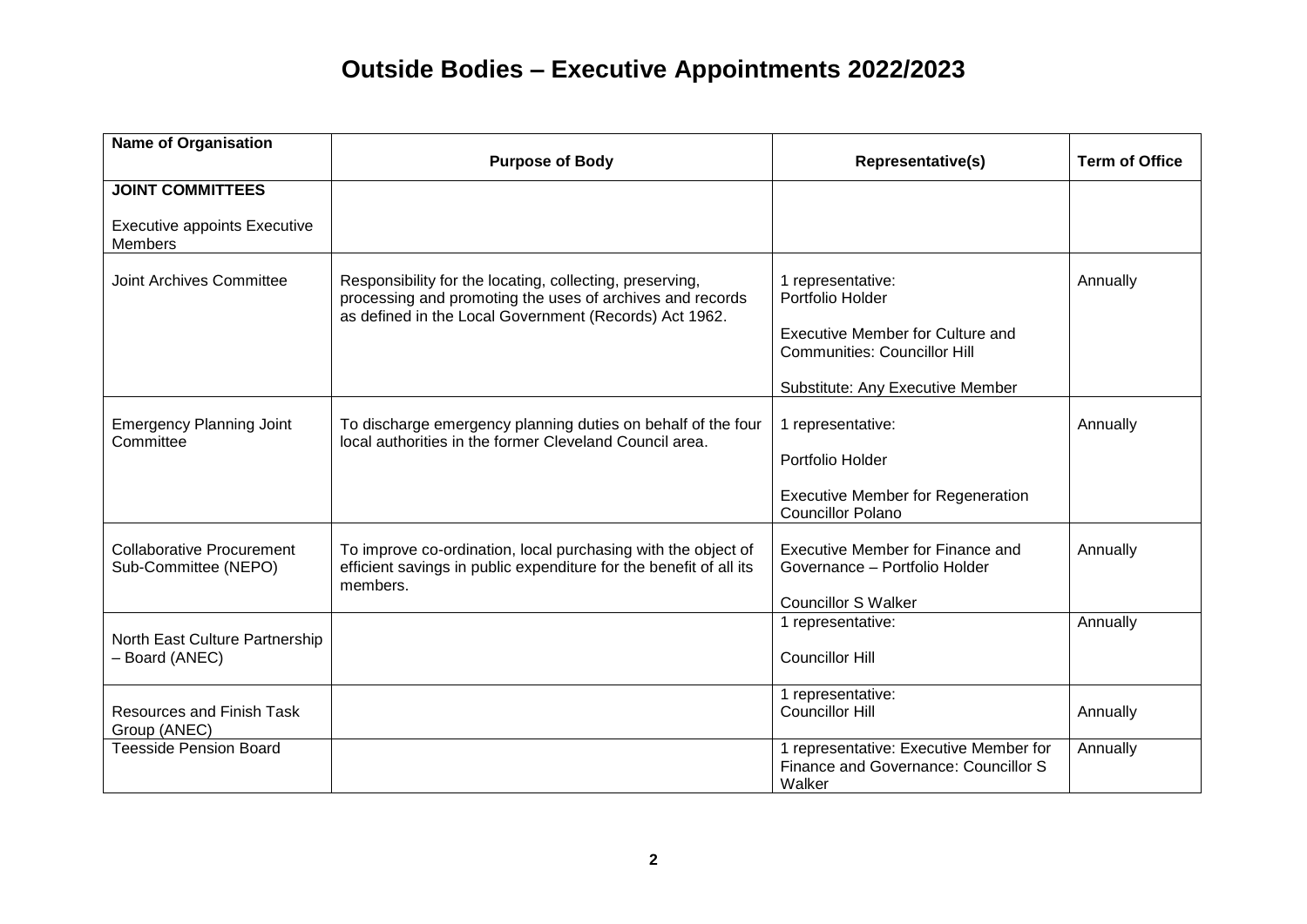| <b>Name of Organisation</b>                                       | <b>Purpose of Body</b>                                                                                                                                                                                                                                                                                                                                            | Representative(s)                                                                                               | <b>Term of Office</b> |
|-------------------------------------------------------------------|-------------------------------------------------------------------------------------------------------------------------------------------------------------------------------------------------------------------------------------------------------------------------------------------------------------------------------------------------------------------|-----------------------------------------------------------------------------------------------------------------|-----------------------|
| <b>OUTSIDE BODIES</b>                                             |                                                                                                                                                                                                                                                                                                                                                                   |                                                                                                                 |                       |
| <b>Albert Park Trust</b>                                          | To consider and determine issues relevant to the Albert Park<br>Trust.                                                                                                                                                                                                                                                                                            | 3 Executive Members<br><b>Councillors Cooper, Hill and Smiles</b>                                               | Annually              |
| <b>Family Placement Panel</b>                                     | To consider matters relating to:<br>The approval of adoptive parents and foster carers<br>The permanent placement of children with substitute families                                                                                                                                                                                                            | 1 representative<br><b>Councillor Hellaoui</b>                                                                  | Annually              |
| <b>Groundwork North East Tees</b><br><b>Valley Advisory Board</b> | To bring about the sustained regeneration, improvement and<br>management of the local environment by developing<br>partnerships which empower people, business and<br>organisations to maximise their impact and contribution to<br>environmental economic and social well-being. (Board<br>appoints trustees to the charity and as directors of the<br>company). | 1 representative:<br>Portfolio Holder<br><b>Executive Member for Environment,</b><br><b>Councillor B Cooper</b> | Annually              |
| <b>Hustler Trust</b>                                              | To consider and determine issues relevant to the Hustler<br>Trust.                                                                                                                                                                                                                                                                                                | 3 Executive Members<br><b>Councillors Cooper, Hill and Smiles</b>                                               | Annually              |
| King's Academy Trust Board                                        | The Trust Board will operate as the strategic managers of the<br>King's Academy (South Middlesbrough).                                                                                                                                                                                                                                                            | 1 representative: Cllr Branson                                                                                  | Annually              |
| Langridge Crescent Initiative<br>Centre Management<br>Committee   | To provide an economic base for the Berwick Hills and Park<br>End area and to encourage and generate training and<br>employment opportunities for local people.                                                                                                                                                                                                   | 1 representative:<br>Ward Member: Vacancy                                                                       | Annually              |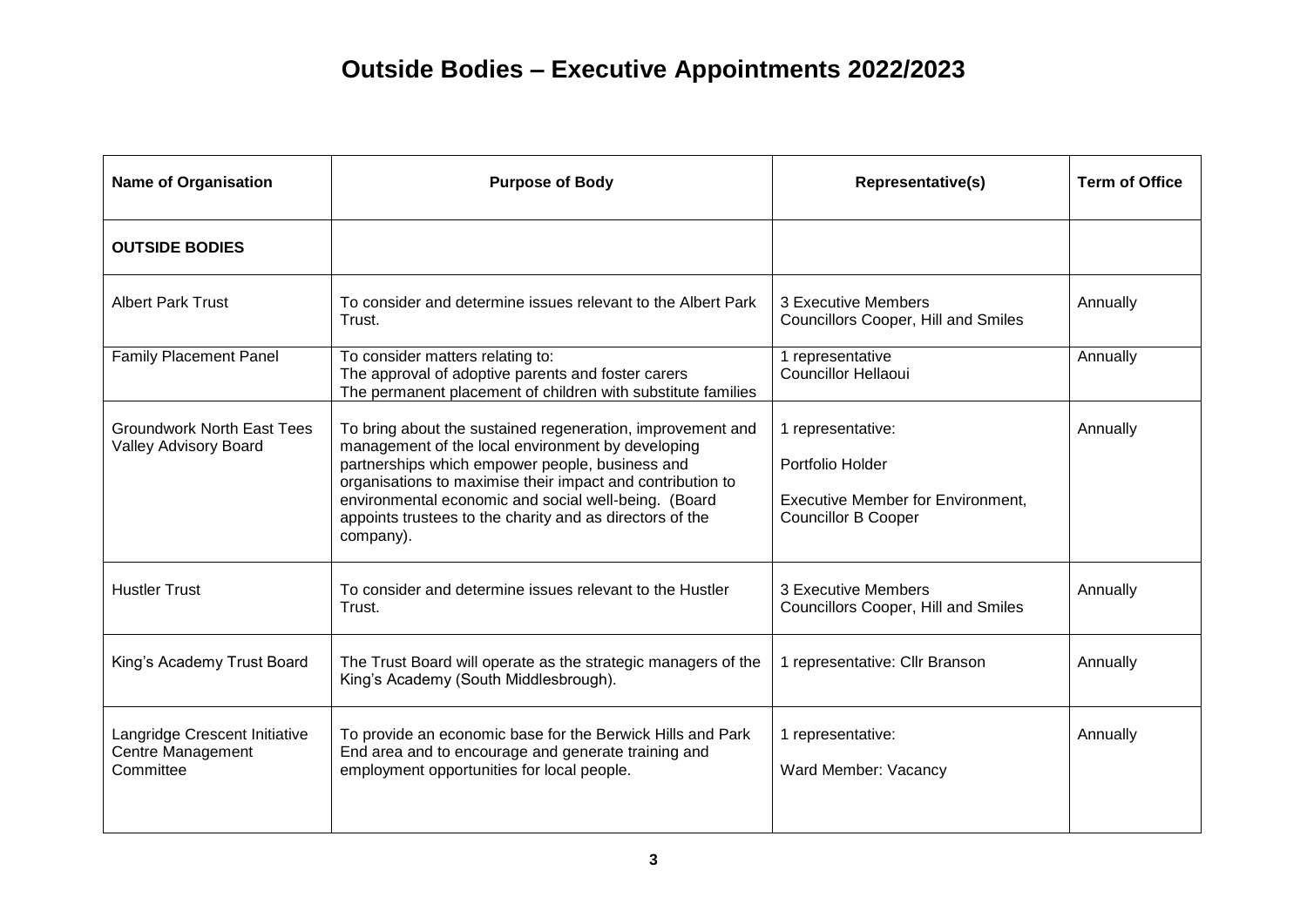| <b>Name of Organisation</b>                                                                                      | <b>Purpose of Body</b>                                                                                                                                                                                                                                                                                                                                                                | Representative(s)                                                                                                         | <b>Term of Office</b> |
|------------------------------------------------------------------------------------------------------------------|---------------------------------------------------------------------------------------------------------------------------------------------------------------------------------------------------------------------------------------------------------------------------------------------------------------------------------------------------------------------------------------|---------------------------------------------------------------------------------------------------------------------------|-----------------------|
| <b>Local Government Association</b>                                                                              | The Association represents all LA's in England and Wales.<br>The Association works with and for member authorities to<br>realise a shared vision of local government that will provide a<br>better future for local people. The Association and<br>committees meet to discuss objectives and progress.                                                                                | 3 representatives:<br>Portfolio Holder<br>The Mayor<br>Majority Group - Councillor Storey<br><b>Minority Group Leader</b> | Annually              |
| North East Strategic Migration<br>Partnership                                                                    |                                                                                                                                                                                                                                                                                                                                                                                       | <b>Executive Member for Culture and</b><br><b>Communities Councillor Hill</b>                                             | Annually              |
| Nunthorpe & Marton Playing<br>Fields Association -<br>Management Committee                                       | To oversee the running of the various sports which are<br>played at the playing fields, i.e. cricket, squash, football etc.<br>and the social club.                                                                                                                                                                                                                                   | 2 representatives: Cllr C Hobson<br>and J Hobson<br><b>Usually Ward Members</b>                                           | Annually              |
| <b>PATROL Adjudication Joint</b><br>Committee and The Bus Lane<br><b>Adjudication Service Joint</b><br>Committee | Local authorities who undertake civil parking enforcement are<br>required by statute to make provision for independent<br>adjudication. The relationship between the adjudicators and<br>the Joint Committees is derived from and governed by the<br>Traffic Management Act 2004 and, in the case of the Bus<br>Lane Adjudication Service Joint Committee, the Transport<br>Act 2000. | 1 representative: Executive Member for<br>Regeneration Councillor Polano                                                  | Annually              |
| South Tees Hospitals NHS<br>Foundation Trust: Council of<br>Governors                                            | To help ensure that the Trust delivers services which meet<br>the needs of patients, carers, staff and local stakeholders by<br>creating strong links with communities and reflecting patient<br>and public views and interests.                                                                                                                                                      | 1 representative:<br><b>Executive Director of Children's</b><br>Services                                                  | Annually              |
| <b>Staying Put Advisory</b><br>Committee                                                                         | Representatives of local services and organisations, both<br>statutory and non-statutory involved with older and disabled<br>persons to provide support, guidance and advice for the<br>agency.                                                                                                                                                                                       | 4 representatives:<br>Cllrs: Cooper, Davison, Thompson and J<br>Walker                                                    | Annually              |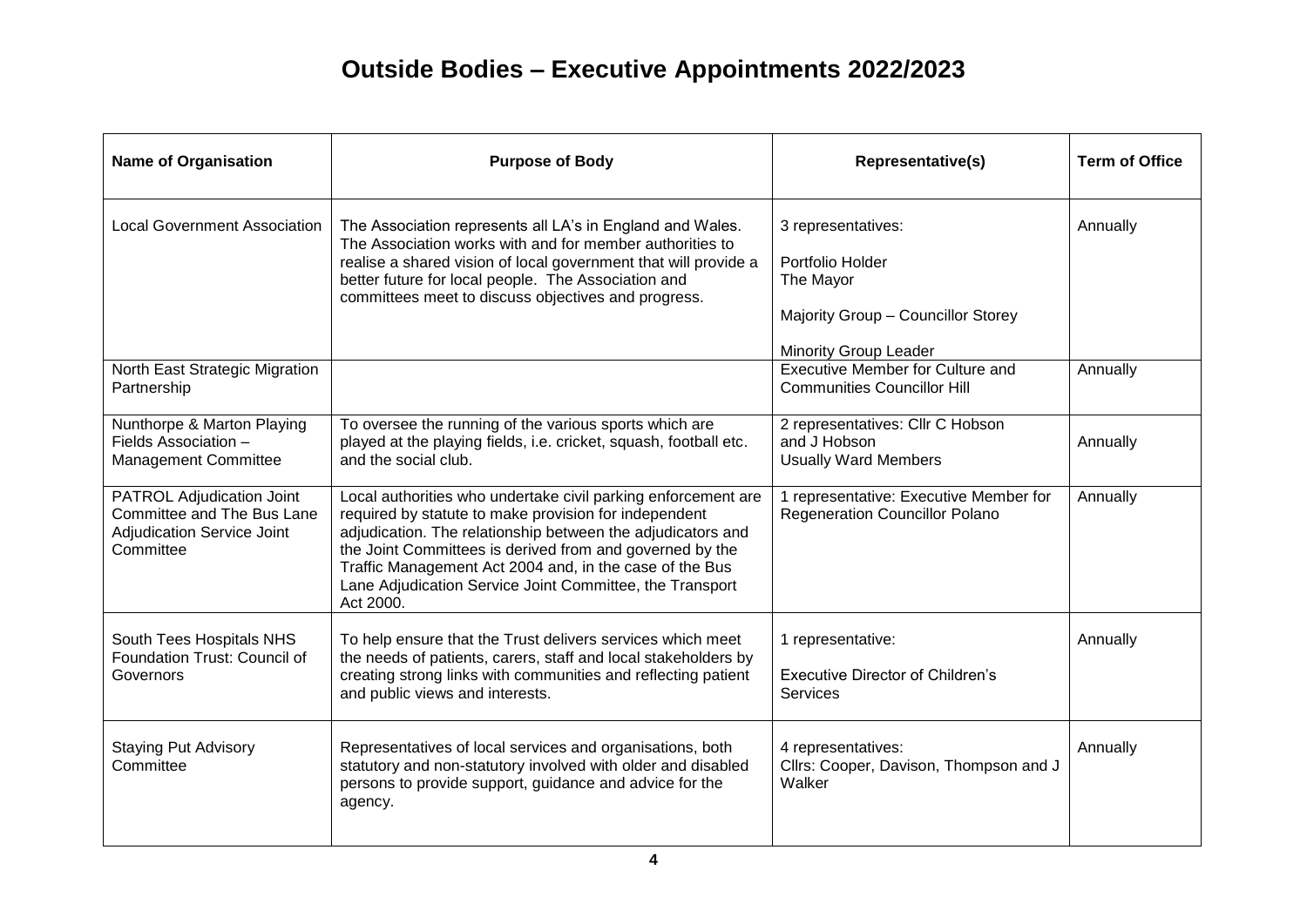| <b>Name of Organisation</b>                                    | <b>Purpose of Body</b>                                                                                                                                                                                                                                                                                                                                                                                            | Representative(s)                                                                       | <b>Term of Office</b> |
|----------------------------------------------------------------|-------------------------------------------------------------------------------------------------------------------------------------------------------------------------------------------------------------------------------------------------------------------------------------------------------------------------------------------------------------------------------------------------------------------|-----------------------------------------------------------------------------------------|-----------------------|
| <b>Stewart Park Trust</b>                                      | To consider and determine issues relevant to the Stewart<br>Park Trust.                                                                                                                                                                                                                                                                                                                                           | 3 Executive Members<br>Councillors Cooper, Hill and Smiles                              | Annually              |
| <b>Tees Health NHS Continuing</b><br><b>Care Review Panels</b> | To develop and implement an integrated approach to the<br>provision of continuing care services for the people of<br>Teesside.                                                                                                                                                                                                                                                                                    | 2 representatives: Cllr Coupe and<br>Hellaoui                                           | Annually              |
| <b>Teesside Ability Support</b><br>Centre (TASC)               | Executive committee dealing with financing and activities of<br>the centre                                                                                                                                                                                                                                                                                                                                        | 1 representative:<br>Portfolio Holder<br><b>Councillor Coupe</b>                        | Annually              |
| <b>Teesside International Airport</b><br><b>Board</b>          | To acquire, own, operate, manage, develop, administer and<br>maintain the aerodrome known as Teesside Airport and any<br>extension thereof and addition thereto and to acquire own,<br>operate, control, manage, develop, administer and maintain<br>any other aerodrome wheresoever situated and to provide<br>and maintain facilities and services for air transport and such<br>other services and facilities. | 1 representative: Cllr B Cooper<br>Substitute                                           | Annually              |
| <b>Tees Valley Arts Board</b>                                  | To promote, maintain and encourage for the education of the<br>public the development of the whole range of arts activity in<br>the area hitherto known as Cleveland County and its<br>environs.                                                                                                                                                                                                                  | 1 representative: Councillor Hill                                                       | Annually              |
| <b>Tees Valley Local Access</b><br>Forum                       | The Forum shall be the joint local Access Forum for the<br>areas of Darlington, Middlesbrough, Hartlepool and Stockton-<br>on-Tees.                                                                                                                                                                                                                                                                               | 1 representative<br><b>Executive Member for Environment</b><br><b>Councillor Cooper</b> | Annually              |
| <b>Tees Valley Unlimited</b><br>Leadership Board               | The Tees Valley Unlimited Leadership Board consists of key<br>cross-sector leaders with the support and ability to initiate<br>real change                                                                                                                                                                                                                                                                        | 1 representative:<br>The Mayor<br>Substitute<br>Deputy Mayor                            | Annually              |